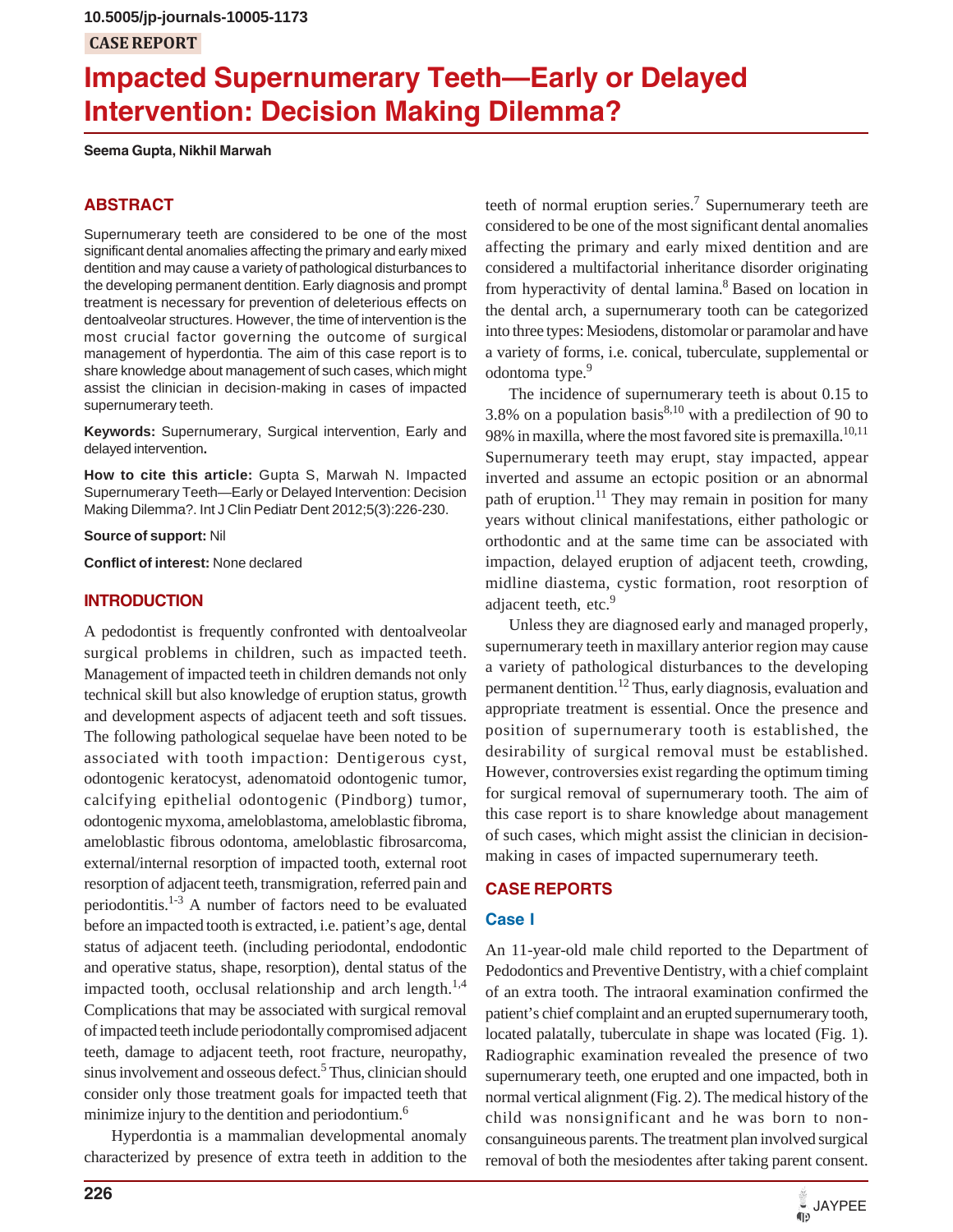

**Fig. 1:** Intraoral photograph showing palatally erupted supernumerary tooth (case I)



**Fig. 2:** Maxillary occlusal radiograph revealing two supernumerary teeth (case I)

Prior to surgical procedure, complete hematological investigations were performed to rule out any possible complications. The child was administered local anesthesia (greater palatine and nasopalatine nerve block). The palatally erupted mesiodens was extracted first (Fig. 3) and a full thickness palatal flap was raised using a mucoperiosteal elevator. The impacted tooth was exposed, luxated out of its socket and removed (Fig. 4). Hemostasis was achieved and the flap was replaced back and sutured with nonresorbable black silk suture. Postsurgical instructions were explained to the patient and he was kept on analgesic and antibiotic coverage. Patient was instructed to maintain a good oral hygiene using a soft bristle toothbrush and chlorhexidine mouthwash twice daily. The recall visits was scheduled for 1 week for suture removal and evaluation of healing followed by a 6 monthly recall pattern for continued observation. The patient is on follow-up for the last 1 year.

# **Case II**

A 9-year-old female patient presented at the Department of Pedodontics and Preventive Dentistry, with a chief complaint



**Fig. 3:** Intraoral view after removal of palatally erupted supernumerary tooth (case I)



**Fig. 4:** Intraoral photograph showing removal of impacted supernumerary tooth (case I)

of a sharp pointed tooth inside oral cavity which irritated her tongue. Intraoral examination revealed an erupted conical mesiodens in the anterior palate (Fig. 5). Radiographic examination revealed two mesiodentes, one erupted and one impacted, both conical in shape (Fig. 6). Treatment plan involving surgical removal of both mesiodentes was explained to the parents. Complete hemogram and parental consent was obtained prior to initiation of the surgical procedure. The case demonstrated the possibility of occurrence of the impacted mesiodens in a more vestibular location, as detected by SLOB technique. The palatally erupted mesiodens was first removed and labial approach for surgical removal of impacted mesiodens was planned. For this, a labial apically repositioned flap was raised using a mucoperiosteal elevator (Fig. 7). The bone overlying the crown of the tooth was removed using carbide bur and saline spray. The tooth was exposed and removed from its socket (Fig. 8). The flap was replaced and sutured with black silk suture and postoperative instructions were given to the patient. The patient is on follow-up and healing is uneventful (Fig. 9).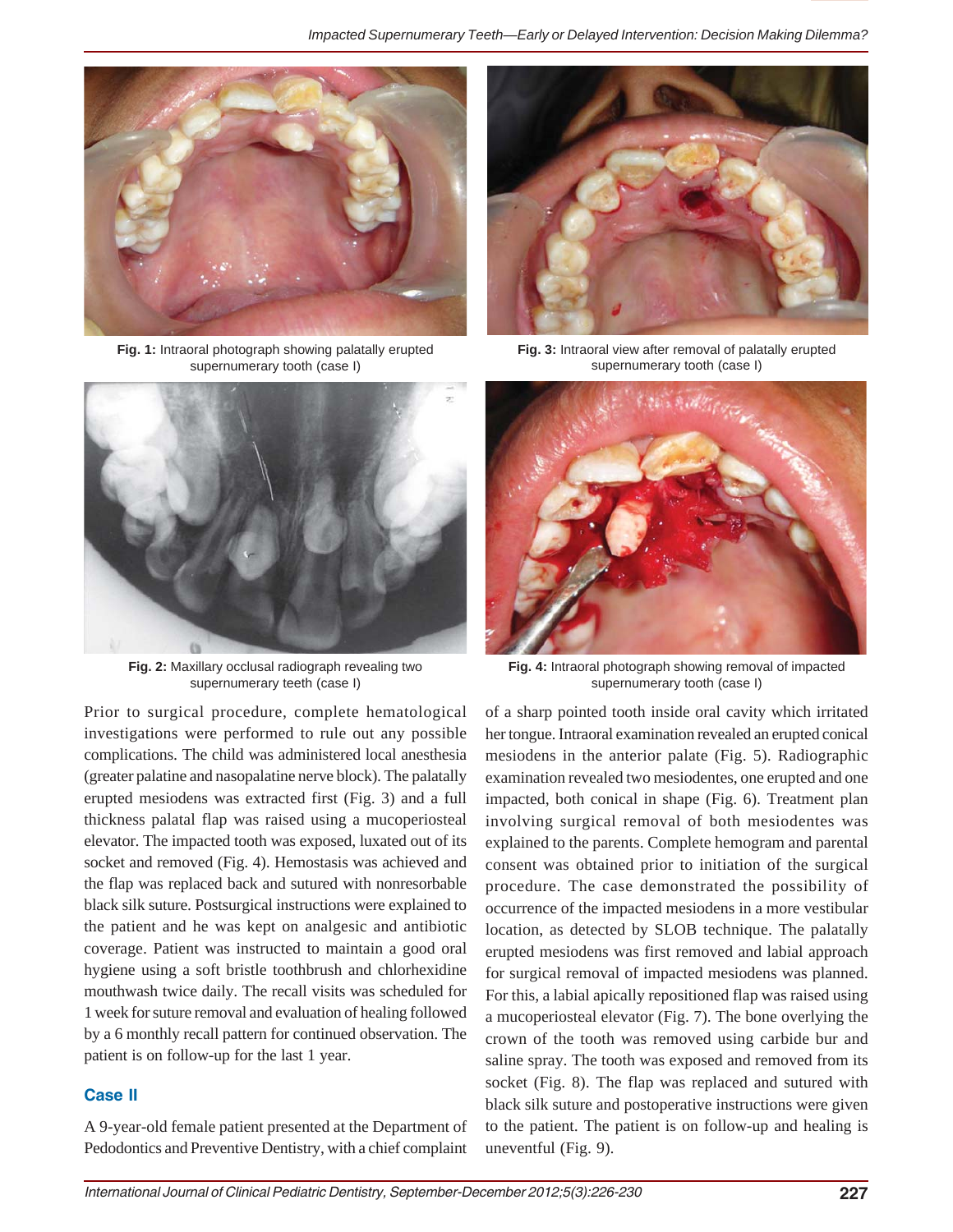*Seema Gupta, Nikhil Marwah*



**Fig. 5:** Intraoral photograph showing palatally erupted supernumerary tooth (case II)



**Fig. 6:** Intraoral periapical radiograph revealing two supernumerary teeth (case II)



**Fig. 7:** Incisal tip of impacted supernumerary tooth after raising labial mucoperiosteal flap (case II)

# **Case III**

A 5-year-old child came to the Department of Pedodontics and Preventive Dentistry, accompanied by her mother. The mother informed that her elder child had an extratooth in her mouth which had to be extracted so she brought this child for check up to rule out any such problem in her also. Intraoral examination revealed primary dentition with end on molar relationship. Intraoral periapical radiograph of premaxillary



**Fig. 8:** Empty socket after removal of impacted supernumerary tooth (case II)



**Fig. 9:** Postoperative photograph showing uneventful healing (case II)

region revealed an inverted mesiodens with a conical appearing crown and incomplete root formation (Fig. 10). The extraction of supernumerary teeth was delayed due to incomplete root formation and owing to the position of the teeth as surgical retrieval of supernumerary tooth would have damaged the erupting tooth buds. The patient was kept on follow-up and evaluated every 3 months to check any dental malformations. The extraction was then carried out after 2 years when the central incisors erupted and there was no possibility of damaging the surrounding tooth structures during surgical removal of supernumerary tooth. The patient is normal and all the wounds have healed uneventfully justifying the delayed intervention plan.

# **Case IV**

A 7-year-old female child reported to the Department of Pedodontics and Preventive Dentistry, accompanied with her parents, who were anxious about delay in eruption of an upper front tooth. Intraoral examination revealed missing permanent left maxillary central incisor. Intraoral periapical radiograph revealed an impacted conical mesiodens with inverted alignment (Fig. 11). Root apices of the permanent central incisors were not closed. The surgical intervention was delayed till the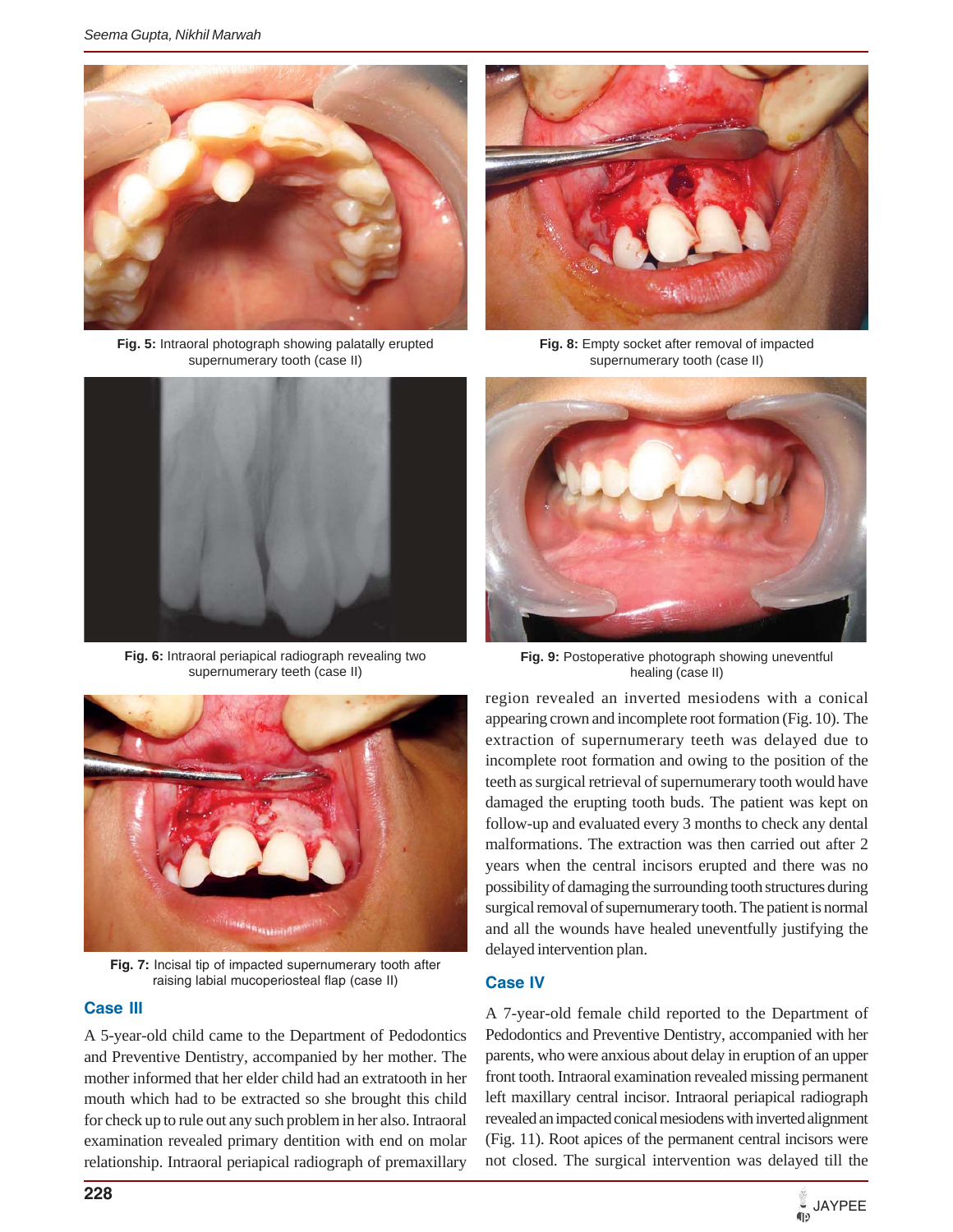

**Fig. 10:** Intraoral periapical radiograph revealing inverted impacted supernumerary tooth (case III)

completion of root closure of central incisors. The patient was on follow-up for 1 year following which the supernumerary was extracted surgically after central incisor had obtained root closure. The healing is uneventful and the central incisors have now erupted in the oral cavity.

#### **DISCUSSION**

Mesiodens is the most commonly impacted tooth in pediatric patients.13 Clinically, the presence of supernumerary tooth should be suspected if there is a delay in eruption of maxillary central incisors. Discrete appearance of any eruption or occlusal problem is worth investigating, to diagnose the occurrence of unerupted supernumerary tooth as etiologic factor.<sup>9</sup> The first phase of management of impacted supernumerary teeth is localization and identification of complications associated with them.14 The recognition of supernumerary teeth on radiographs does not present problem, but in early stages prior to calcification, they may have cyst like appearance. Care must be taken to avoid misinterpretation of overlapping cusps and other anatomical landmarks which may simulate supernumerary teeth.15 Localization of the impacted tooth is one of the more challenging and unpredictable



**Fig. 11:** Intraoral periapical radiograph revealing impacted supernumerary tooth (case IV)

aspects of surgical exposure of the impacted tooth.<sup>16</sup> A series of periapical radiograph taken using paralleling techniques gives the most detailed assessment. Clark pioneered this technique in 1910 using the cone head shift in horizontal plane. By 1952, Richards added a vertical shift to this process and supplemented the ability to locate the tooth.<sup>17</sup>

The inverted conical from of supernumerary tooth is frequently associated with cystic lesions and can erupt into the nasal floor, becoming more difficult to remove with time.<sup>18</sup> The tuberculate form rarely erupts, is frequently bilateral and interferes with permanent tooth eruption<sup>3</sup> and thus removal of these teeth is recommended. $4$  Surgical removal is the treatment of choice to prevent clinical complications and also to treat an established complication. It is in the patient's best interest to have the tooth removed immediately on discovery unless a good reason for their retention can be found.<sup>19</sup> However, parents are not always willing to go for a surgical procedure for a condition they are unaware of and which is not causing any immediate problem. The practitioner should emphasize that the untreated tooth may become cystic and expand considerably and undergo morphologic changes in a short period.<sup>20</sup> Additionally, there is a possibility of ameloblastoma formation in the walls of the follicle. $21$  Thus, surgical removal of the impacted supernumerary teeth was planned in case I and II to prevent any such complications in the future and also because the patient's age was favorable in both the cases.

# **Early Intervention**

It is indicated as an approach which may result in spontaneous correction of an existing malalignment. If the mesiodens is detected and removed early, the impacted incisors may erupt into position without orthodontic treatment.<sup>22</sup> Some authors feel that unless the supernumerary tooth is diagnosed as not causing any abnormality to the permanent dentition, early surgical intervention is preferred to take advantage of the spontaneous eruptive potential of permanent incisors and to prevent anterior space closure and midline deviation. $23$  Furthermore, with subsequent growth, the increase in vertical height of premaxilla will accentuate the difficulty of surgical access to the unerupted supernumerary, particularly of the inverted type.<sup>11</sup> However, some of the possible disadvantages of early intervention<sup>9</sup> may include damage to adjacent teeth resulting in loss of vitality and root malformation and inability of a young child to psychologically tolerate the surgical procedure.

#### **Delayed Intervention**

The optimum time for surgical removal of an erupted maxillary anterior tooth is controversial. Some authors advocate immediate removal of supernumerary tooth following diagnosis of their presence, while others favor postponement of surgical